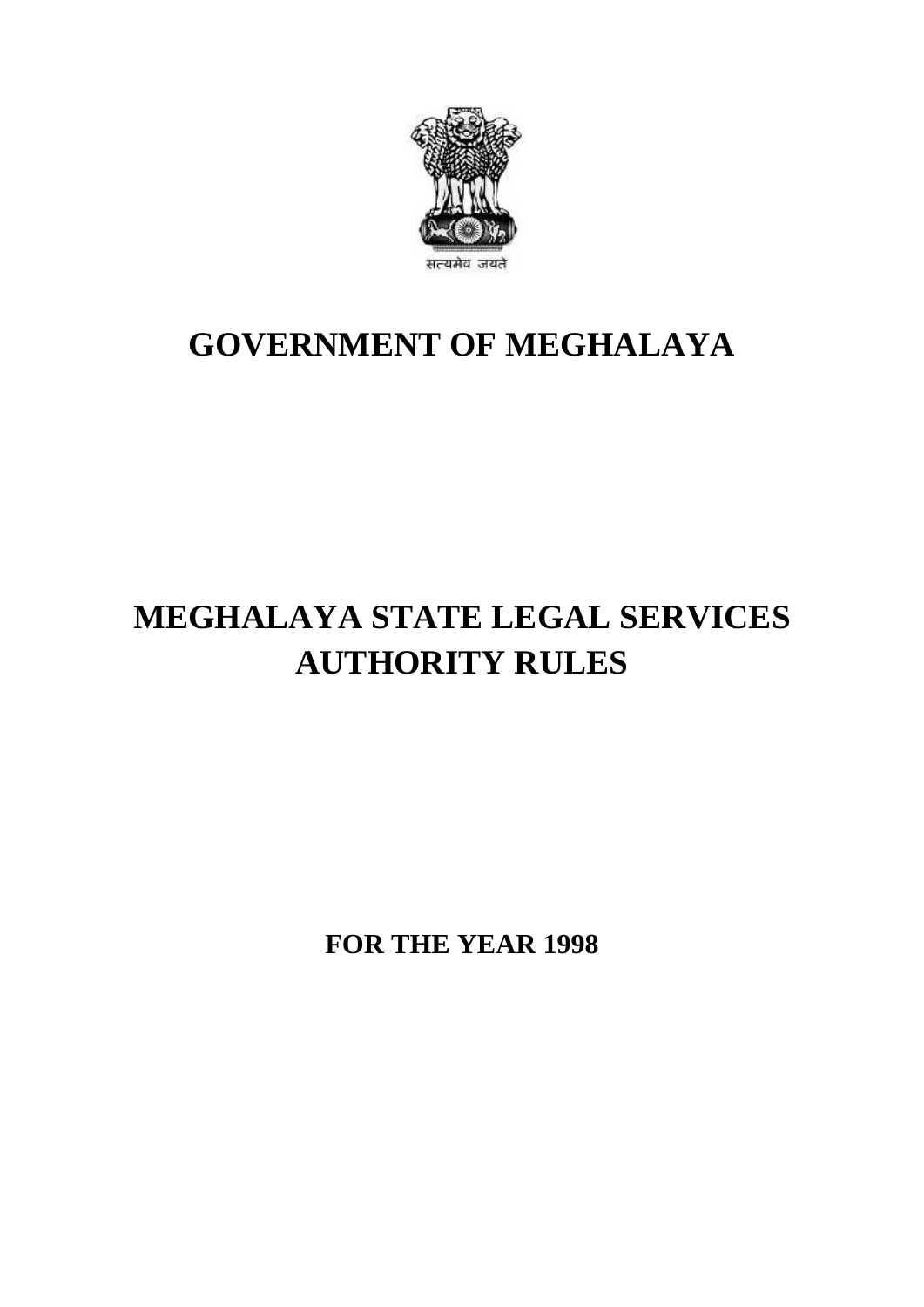### $PART - I$ GOVERNMENT OF MEGHALAYA LAW (B) DEPARTMENT ORDERS BY THE GOVERNOR

#### ……

#### **NOTIFICATION**

### The  $27<sup>th</sup>$  April 1998

No. LJ(B) 8/98/91 – In exercise of the powers conferred by section 28 of the Legal Services Authorities Act, 1998 (No. 39 of 1987), as amended by the Legal Services Authorities (Amendment) Act 1994 (No. 59 of 1994), the Government of the State of Meghalaya, in consultation with the Chief Justice of the Gauhati High Court, hereby makes the following rules, namely: vices Authorities Act, 1998 (No. 39 of 1987), as amended by the Legal Services<br>horities (Amendment) Act 1994 (No. 59 of 1994), the Government of the State of<br>ghalaya, in consultation with the Chief Justice of the Gauhati H

State legal Services Authority Rules, 1998". (2) They shall come into force on such as the State Government may by notification (2) They shall come into force on such as the State Government may by notification

in the official Gazette appoint.

- 2. **Definitions** (1) In these rules unless the context otherwise required
	- (a) "Act" means the Legal Services Authorities Act, 1987 (No. 39 of 1987) as amended by the Legal Services Authorities Act, 1994 (No. 59 of 1994);
	- (b) "Chief Justice" means the Chief Justice of the Gauhati High Court;
	- (c) "District Authority" means the District Legal Services Authority constituted under section 9;
	- (d) "High Court Legal Services Committee" means a High Court Legal Services Committee constituted under Section 8A;
	- sub-rule (3) of rule 3;
	- (e) "Nominated member" means a member of the State Authority nominated under<br>sub-rule (3) of rule 3;<br>(f) "Secretary" means the Member Secretary of the State Legal Services Authority<br>constituted under section 6 of the Act o (f) "Secretary" means the Member Secretary of the State Legal Services Authority High Court Legal Services Committee constituted under section 8A of the Act or as the case may be, the Secretary of the District Legal Services Authority constituted under section of the Act;
	- (g) "Section" means a section of the Act;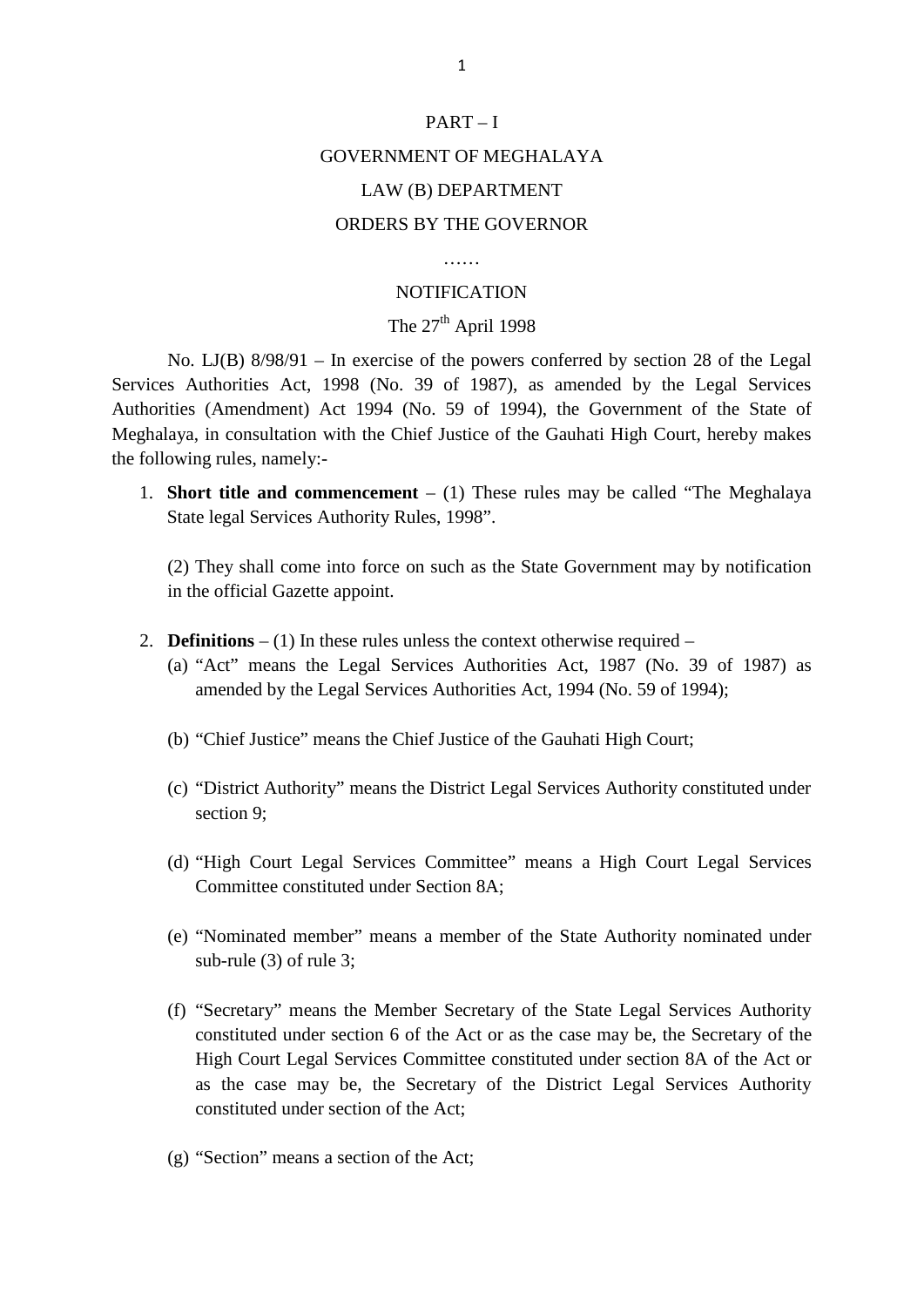- (h) "State Authority" means the Meghalaya State Legal Services Authority constituted under sub-section (1) of section 6; and 3. **Member and qualifications of members of the State Authority**:<br>
(1) The State Authority shall have not more than fifteen members.
	- (i) "State Government" means the Government of the State of Meghalaya. (i) "State Government" means the Government of the State of Meghala<br>Member and qualifications of members of the State Authority:<br>(1) The State Authority shall have not more than fifteen members.<br>(2) The following shall be (i) "State Government" means the Government of the State of Meghalaya.<br> **Member and qualifications of members of the State Authority**:<br>
	(1) The State Authority shall have not more than fifteen members.<br>
	(2) The following s

- mber and qualifications of member<br>The State Authority shall have not r<br>The following shall be ex-officio mo<br>i) The Advocate General;<br>ii) The Secretary in the Departr mumber and qualifications of members of the State Author<br>The State Authority shall have not more than fifteen men<br>The following shall be ex-officio members of the State A<br>i) The Advocate General;<br>ii) The Secretary in the D The State Authority shall have not more than fifteen r<br>
The following shall be ex-officio members of the Stat<br>
i) The Advocate General;<br>
ii) The Secretary in the Department of Finance;<br>
iii) The Secretary in the Department
- -
	-
	-
	-
- The following shall be ex-officio members of<br>
i) The Advocate General;<br>
ii) The Secretary in the Department of Fi<br>
iii) The Secretary in the Department of L<br>
iv) The Inspector General of Police;<br>
v) Three Secretaries, one v) The Advocate General;<br>
ii) The Secretary in the Department of Finance;<br>
iii) The Secretary in the Department of Law;<br>
iv) The Inspector General of Police;<br>
v) Three Secretaries, one each, of the Khasi Hills Autonomous D Council, the Garo Hills Autonomous District and the Jaintia Hills Autonomous District Council. (3) Three Secretaries, one each, of the Khasi Hills Autonomous District<br>Council, the Garo Hills Autonomous District and the Jaintia Hills<br>Autonomous District Council.<br>(3) The State Government may, in consultation with the
- name three other members from amongst persons of whom at least one is a woman who are eminent in the field of law, social work or implementation of legal services schemes. name three other members from amongst persons of whom at least one is a<br>woman who are eminent in the field of law, social work or implementation of<br>legal services schemes.<br>4. **Powers and functions of the Secretary**:- The p
- in connection with the State Authority shall, *inter alis* be 4. **Powers and functions of the Secretary**:- The powers and functions of the Secretary<br>in connection with the State Authority shall, *inter alis* be –<br>(a) To give free legal services to the eligible and weaker sections;<br>(
	-
- **Powers and functions of the Secretary**:- The powers and functions of the Secretary<br>in connection with the State Authority shall, *inter alis* be –<br>(a) To give free legal services to the eligible and weaker sections;<br>(b) **effective** implementation of the **Secretary**:- The powers and functions of the Secretary onnection with the State Authority shall, *inter alis* be – To give free legal services to the eligible and weaker sections;<br>To work Authority; (a) To give free legal services to the eligible and weaker sections;<br>
(b) To work out modalities and organise programme and take follow-up action for<br>
effective implementation of legal services schemes approved by the Stat effective implementation of legal services schemes approved by the State<br>Authority;<br>(c) To monitor and maintain statistical information and to prepare reports on the<br>progress of various legal services programmes from time
	- progress of various legal services programmes from time to time; Authority;<br>
	(c) To monitor and maintain statistical information and to prepare reports on the<br>
	progress of various legal services programmes from time to time;<br>
	(d) To liaise with the social action groups and District Lega
	-
	- aspects of the legal services programmes;
	- progress of various legal services programmes from time to time;<br>
	(d) To liaise with the social action groups and District Legal Services Authorities;<br>
	(e) To produce publicity material, literature and publication concerni schemes for their resolution; (e) To produce publicity material, literature and publication concerning the various aspects of the legal services programmes;<br>(f) To lay stress on the resolution of rural litigation and rural disputes and evolve schemes f aspects of the legal services programmes;<br>
	(f) To lay stress on the resolution of rural litigation and rural disputes and evolve<br>
	schemes for their resolution;<br>
	(g) To exercise the powers in respect of administrative, fina
	-
	- proper accounts; (g) To exercise the powers in respect of administrative, finance and budget matters;<br>
	(h) To manage the properties and funds and to maintain or cause to be maintained<br>
	proper accounts;<br>
	(i) To prepare annual income and exp (g) To exercise the powers in respect of administrative, finance and budget matters;<br>
	(h) To manage the properties and funds and to maintain or cause to be maintained<br>
	proper accounts;<br>
	(i) To prepare annual income and exp
	-
	- Fund. And
	- (i) To prepare annual income and expenditure statement;<br>
	(j) To act as the Drawing and Disbursing officer and to operate the State Legal Aid<br>
	Fund. And<br>
	(k) To perform such other functions as may be expedient for efficient the State Authority and for implementation of the Legal services schemes.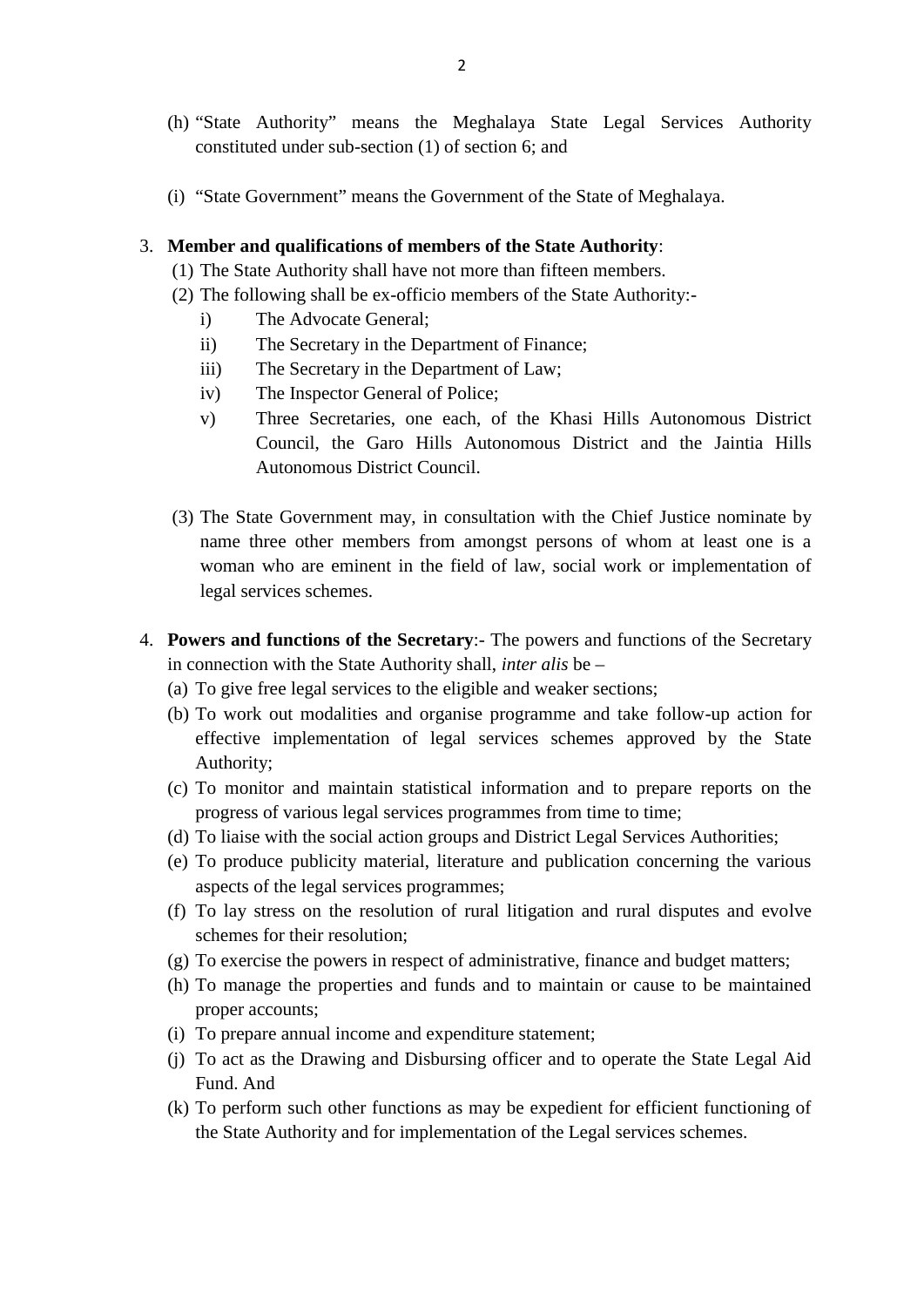5. **Term of Office of a nominated member** – A nominated member shall hold office for a term of two years from the date of his nomination and may be eligible for renomination.

Provided that a nominated member may, by writing to the State Government, resign his office earlier.

6. **Termination of membership and filling up of the vacancy** – (1) The State Government may in consultation with the Chief justice, terminate the membership of a nominated member if it is not considered desirable that he continues as such member. Government may in consultation with the Chief justice, terminate the membership of a nominated member if it is not considered desirable that he continues as such member.<br>(2) Where the membership of a nominated member is te

(2) Where the membership of a nominated member is terminated another person shall remaining term of the member in whose place he is nominated. 12. The same manner be nominated in his place and such person shall hold office for the remaining term of the member in whose place he is nominated.<br>
13. **Travelling allowance** – (1) For performing journeys in connection

in the same manner be nominated in his place and such person shall hold office for the remaining term of the member in whose place he is nominated.<br> **Travelling allowance**  $- (1)$  For performing journeys in connection with Fravelling allowance  $-$  (1) For performing journeys in connection with the v<br>the State Authority a nominated member shall be entitled to travelling and<br>allowances at rates admissible to Grade I officers of the State Gove **Travelling allowance**  $- (1)$  For performing journeys in connection with the work of the State Authority a nominated member shall be entitled to travelling and daily allowances at rates admissible to Grade I officers of t

corporation or authority he shall be entitled to draw travelling and daily allowances the State Authority a nominated member shall be entitled to the allowances at rates admissible to Grade I officers of the State Government (2) If a nominated member is an employee of the government corporation or authority

- 8. **Conditions of service of the Secretary** A person on his appointment as Secretary of the State Authority shall be treated to be on deputation to that Authority for a period of five years and for the purposes of pay and allowances, retirement, **Conditions of service of the Secretary**  $- A$  person on his appointment as Secretary of the State Authority shall be treated to be on deputation to that Authority for a period of five years and for the purposes of pay and the State Government as may be applicable to him.
- 9. **Qualification for appointment as Secretary of the High Court Legal Services Committee** – A person for appointment as Secretary of the High Court Legal Services Committee shall be an officer of the High Court not below the rank of Deputy Registrar.
- 10. **Number and qualification of members of the District Authority** (1) A District Authority shall have not more than eight members. mber and qualification of members of the District Au<br>hority shall have not more than eight members.<br>The following shall be ex-officio members of a District A<br>i) One Additional District Magistrate of the district.<br>ii) One S mber and qualification of members of the District<br>hority shall have not more than eight members.<br>The following shall be ex-officio members of a Distric.<br>i) One Additional District Magistrate of the district.<br>ii) One Superi
	- (2) The following shall be ex-officio members of a District Authority:-
		-
		-
		- i) One Additional District Magistrate of the district.<br>
		ii) One Superintendent of Police of the District.<br>
		iii) The Chief Judicial Magistrate or in district where there is no such Magistrate. the Judge or in his absence, the judicial officer of the District Council court having jurisdiction over the district; and ii) One Superintendent of Police o<br>iii) The Chief Judicial Magistrate of<br>the Judge or in his absence, the<br>having jurisdiction over the dis-<br>iv) The State Government Pleader.
		-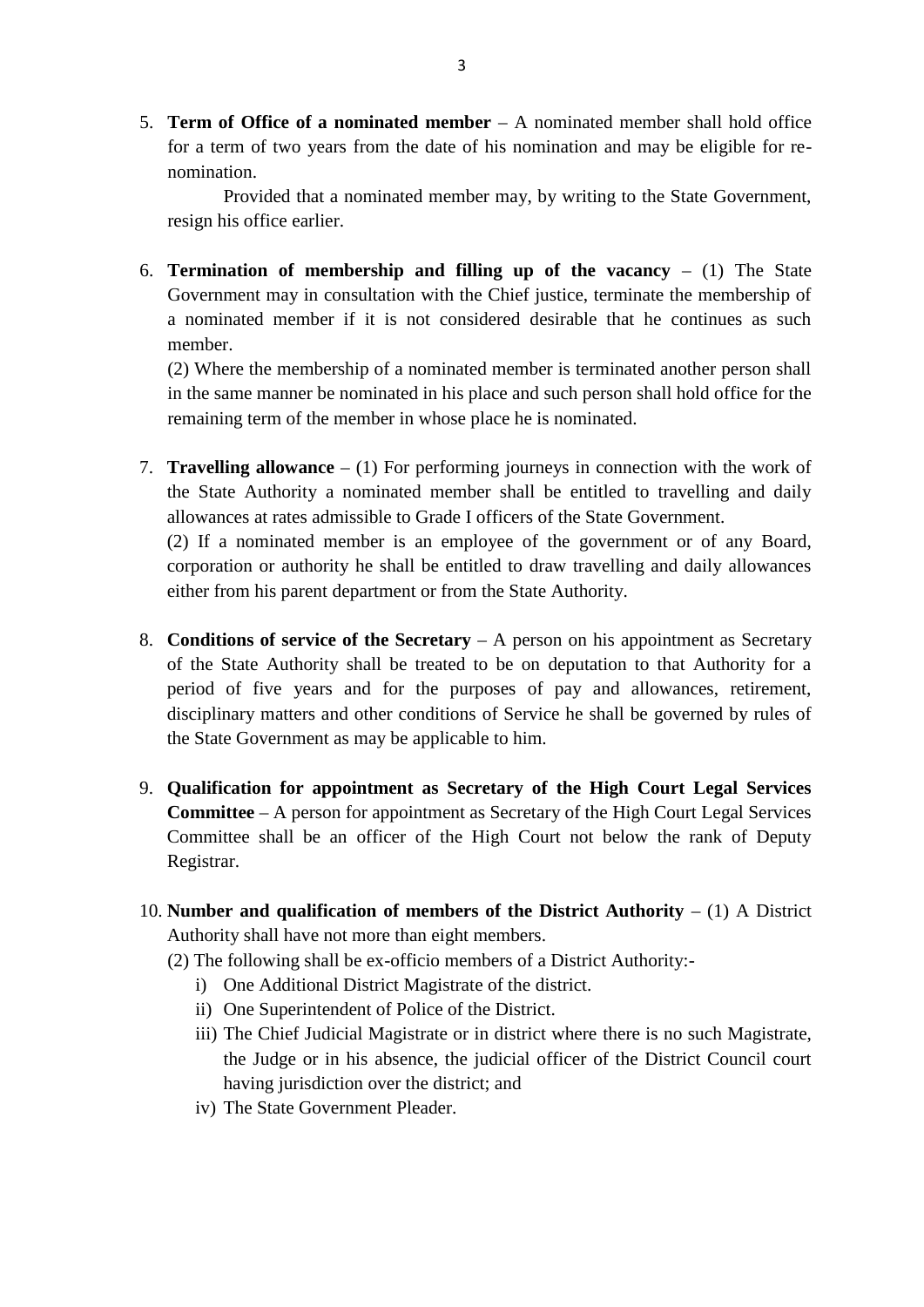(3) The State Government may in consultation with the Chief Justice, nominate by name two other persons, one of whom is a woman, who are known in the field of law, social work or implementation of legal services schemes.

11. **Posts and Officers and Employees of the State Authority, the High Court Legal** name two other persons, one of whom is a woman, who are known in the field of law, social work or implementation of legal services schemes.<br> **Posts and Officers and Employees of the State Authority, the High Court Legal Se** 

Legal Services Committee and the District Authorities shall have such number posts and of officers and other employees as the state Government may in consultation with the Chief Justice from time to time decide.

(2) The scales of pay and other allowances of the officers and other employees referred to in sub-rule (1) shall be at par with those applicable to State Government or High Court officers and employees as the cases may be holding equivalent posts as the State Government may in consultation with the Chief Justice decide.

(3) For the purposes of retirement and service benefits and for disciplinary matters and other conditions of service, the officers and other employees referred to in subrule (1) shall be governed by rules and orders of the State Government applicable to persons holding equivalent posts. 12. **Annual income for entitlement to legal services**: A citizen of India whose annual income from all sources does not exceed Rupees fifteen thousand (Rs. 25,000/-

income from all sources does not exceed Rupees fifteen thousand (Rs. 25,000/ amended by LJ(B) 8/98/244 Dt 26-10-04) only or such higher amount as may be notified by the State Government from time to time shall be entitled to legal services:

Provided that legal services may be granted in the following cases if it satisfied that it is – motified by the State Government from time to<br>Provided that legal services may be<br>satisfied that it is –<br>(a) A case of great public importance; or<br>(b) A test case, the decision of which is like

- 
- Provided that legal services may be granted in the following cases if it<br>satisfied that it is –<br>(a) A case of great public importance; or<br>(b) A test case, the decision of which is likely to effect cases of numerous other<br>p persons; of satisfied that it is  $-$ <br>(a) A case of great public importance; or<br>(b) A test case, the decision of which is likely to effect cases e<br>persons; of<br>(c) A special case which otherwise deserving of legal services. 13. **INELIGIBILITY:** No legal services shall be given in the following cases, namely:<br>
13. **INELIGIBILITY:** No legal services shall be given in the following cases, namely:-<br>
13. **INELIGIBILITY:** No legal services shall be (c) A special case which otherwise deserving of legal services.<br> **INELIGIBILITY**:- No legal services shall be given in the following cases, name<br>
(a) Proceedings in which action for defamation is wholly or partly involved;
	-
- (c) A special case which otherwise deserving of legal services.<br> **INELIGIBILITY**:- No legal services shall be given in the following cases, namel<br>
(a) Proceedings in which action for defamation is wholly or partly involved
	-
	-
	-
	- INELIGIBILITY:- No legal services shall be given<br>(a) Proceedings in which action for defamation is which (b) Proceedings relating to any election or matters in<br>(c) Where a person seeking legal services –<br>i) Is accused of e **ELIGIBILITY:** No legal services shall be given in the following cases, namely:<br>Proceedings in which action for defamation is wholly or partly involved;<br>Proceedings relating to any election or matters incidental thereto; a (b) Proceedings relating to any election or matters incidental thereto; and<br>
	(c) Where a person seeking legal services –<br>
	i) Is accused of economic offences or offences against laws such as those<br>
	relating to protection of Castes and Scheduled Tribe and to food adulteration. Where a person seeking legal services –<br>i) Is accused of economic offences or offences against laws such as those<br>relating to protection of civil rights, commission of atrocities on Scheduled<br>Castes and Scheduled Tribe and relating to protection of civil rights, commission of atrocities on Scheduled<br>Castes and Scheduled Tribe and to food adulteration.<br>Is concerned with the proceedings only in a representative or official<br>capacity; or<br>Is conc
		- capacity; or
		- persons whose interest is identical with his and any of such persons is Is concerned with the proceedings only in capacity; or<br>Is concerned with the proceedings jointly<br>persons whose interest is identical with his<br>adequately represented in the proceedings; or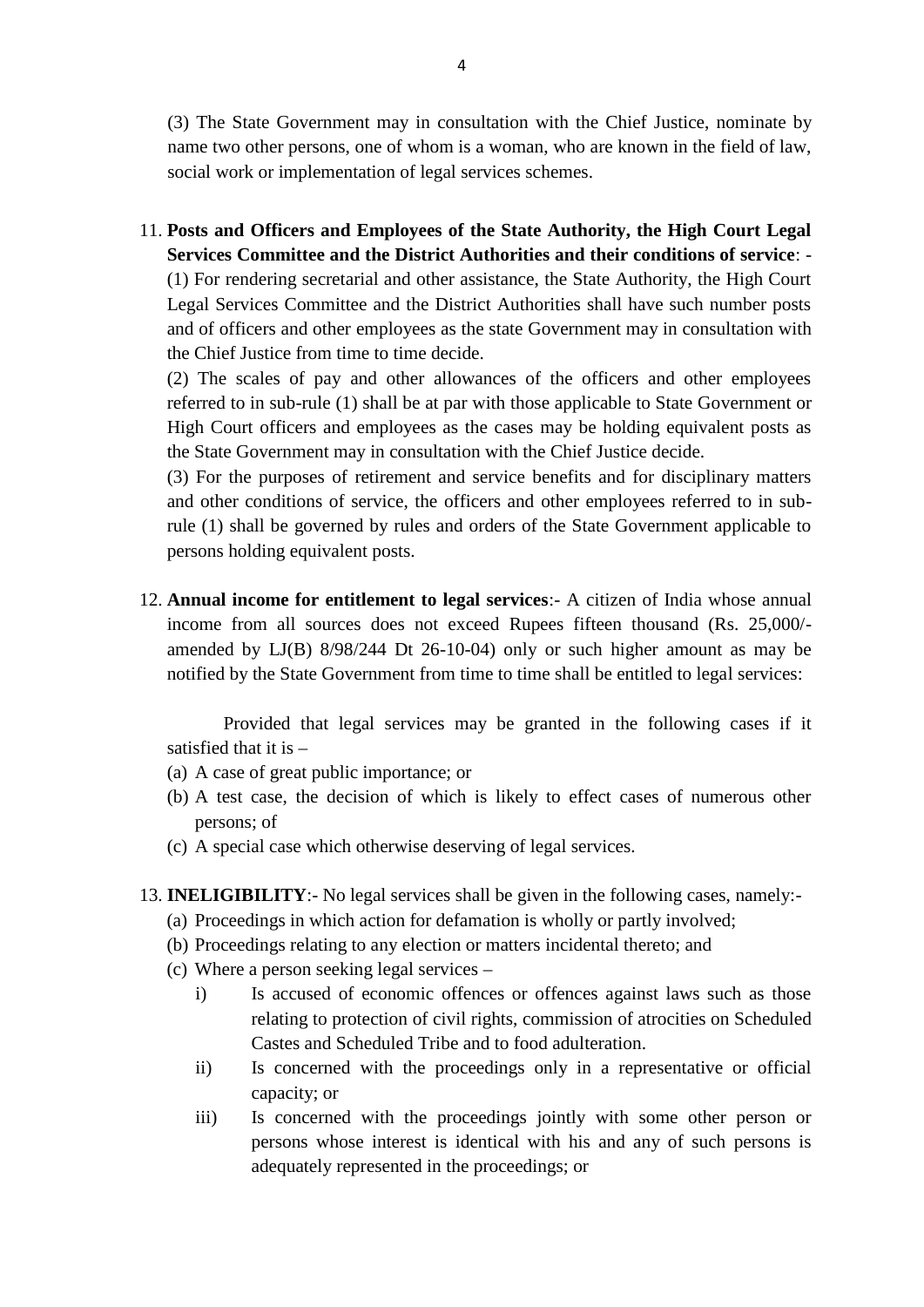- iv) Is a formal party to the proceedings not materially concerned in the outcome of the proceedings and his interest is not likely to be prejudice if outcome of the proceedings and his interest is not likely to be prejudice if representation is not made. 14. **WITHDRAWAL OF LEGAL AID**: Legal services shall not be granted and if granted, shall be withdrawn –
- granted, shall be withdrawn THE EXAL OF LEGAL AID:- Legal services shall not be granted and if granted, shall be withdrawn –<br>(a) If it is found that the person furnishes any false statement in his application, conceals facts or knowingly makes false
	- conceals facts or knowingly makes false statement concerning his case, or (a) If it is found that the person furnishes any false statement in his application,
	- (b) If the person's conduct or demeanor during the course of his receiving legal<br>services is not satisfactory.<br>(c) If the person does not co-operate with the State Authority, the High Court Legal<br>Services committee or the services is not satisfactory.
	- Services committee or the District Committee or the Authorities thereof; (c) If the person does not co-operate with the State Authority, the High Court Legal<br>Services committee or the District Committee or the Authorities thereof;<br>(d) In the event of death of the person, except in case of civil
	- night or liability survives; or
	-
	- (f) If having regard to all circumstances, the person has no prime facie case or it is otherwise not reasonable to grant it.
- 15. **PROCEDURE FOR THE FILING APPLICATION** (1) Any person desiring legal services shall make an application to the member Secretary or the Secretary of the State Authority, the High Court Legal Services Committee or, as legal services shall make an application to the member Secretary or the Secretary of the State Authority, the High Court Legal Services Committee or, as the case may be of the District Committee concerned in form 'A'.
- (1) shall render all necessary assistance in completing the form. 16. **DISPOSAL OF APPLICATIONS** :- (1) On receipt of an application the same shall
- be scrutinised and if it is in order, considered as early as possible for grant or otherwise of legal services to the person concerned. **DISPOSAL OF APPLICATIONS** :- (1) On receipt of an application the same shall be scrutinised and if it is in order, considered as early as possible for grant or otherwise of legal services to the person concerned.<br>(2) Wher

(2) Wherever necessary, further information materials or documents may be called for taken. 17. **FORMS OF LEGAL AID** :- (1) Grant of legal services under these rules shall be in one or more of the following, namely :-

- one or more of the following, namely : taken.<br> **FORMS OF LEGAL**<br>
one or more of the foll<br>
(a) Legal advice;<br>
(b) Engagement of a la FORMS OF LEGAL AID :- (1) Grant of legal services under these rules shall be<br>one or more of the following, namely :-<br>(a) Legal advice;<br>(b) Engagement of a lawyer for representing the case of the person concerned;<br>(c) Draft
	-
	-
	- FORMS OF LEGAL AID :- (1) Grant of legal services under these rules shall be in<br>one or more of the following, namely :-<br>(a) Legal advice;<br>(b) Engagement of a lawyer for representing the case of the person concerned;<br>(c) Dr proceedings. (a) Legal advice;<br>
	(b) Engagement of a lawyer for representing the case of the person concerned;<br>
	(c) Drafting of legal documents or translation of documents relevant to the<br>
	proceedings.<br>
	(2) Grant of legal services is su

reply the cost, charges and expenses incurred in giving him the legal services in the event the court passes a decree or order awarding costs or other monestary benefits to him.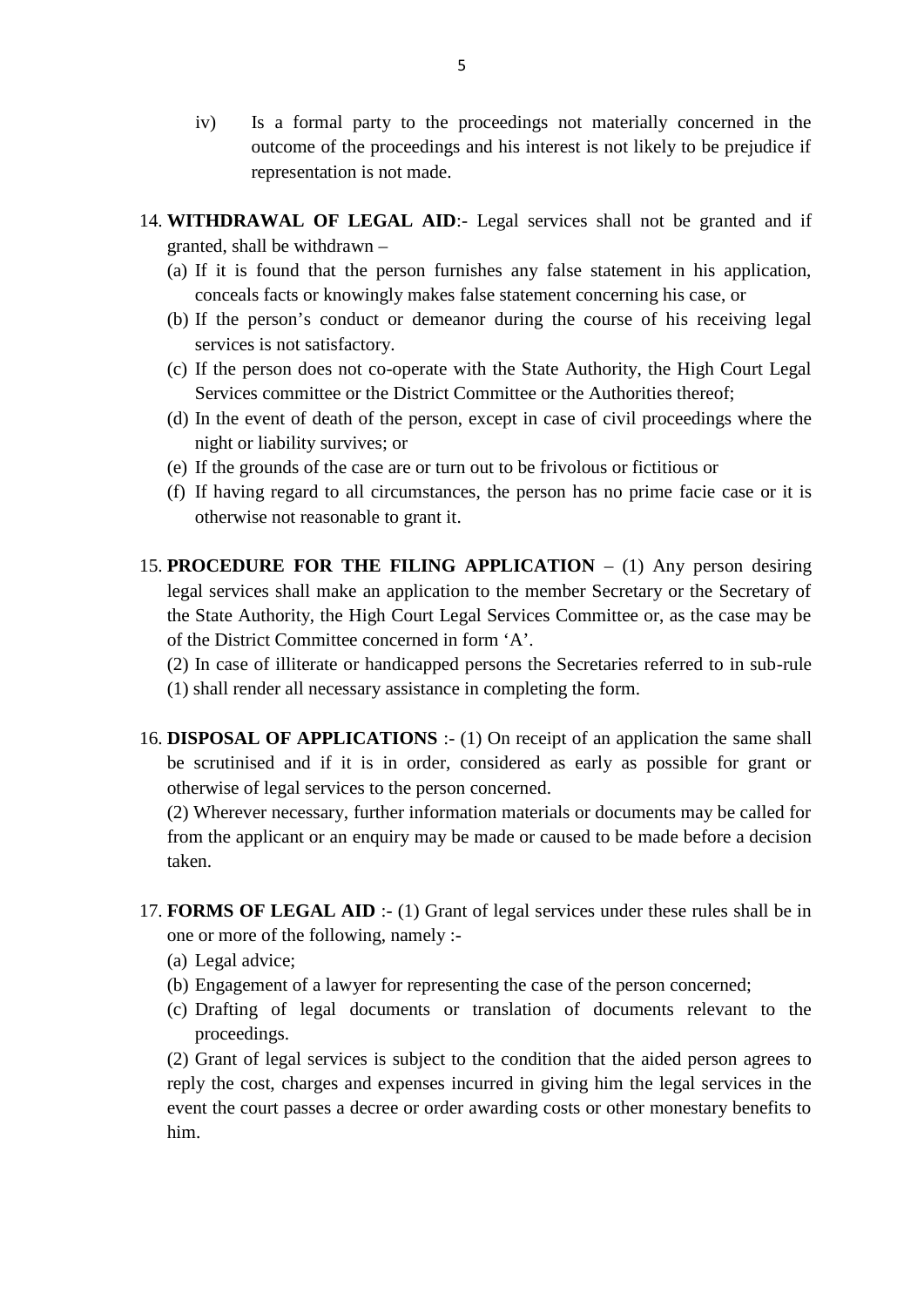18. **APPOINTMENT OF LAWYER** :- (1) Where it is decided that legal services shall be provided to the applicant, a lawyer shall be appointed and all necessary steps shall be taken by the lawyer.

(2) Where it is a case of legal advice the lawyer appointed under sub-rule (1) shall hear the person's case examine papers and documents and after forming his opinion thereon tender his legal advice in writing to that person and where it is a case other than legal advice, the lawyer shall take steps to prepare the necessary papers; represent the person and conduct the case in his behalf and shall keep the Member-Secretary or the Secretary of the High Court Legal Services Committee or the District Committee concerned as the case may be informed of the proceedings from time to time. Secretary or the Secretary of the High Court Legal Services Committee or the District<br>Committee concerned as the case may be informed of the proceedings from time to<br>time.<br>19. **Fees of Lawyers and Payment of** :- (1) In cas

engaged by the Board may be paid such fees not exceeding rupees five hundred as the State Authority, the High Court Legal Services Committee or the District Committee concerned, as the case may be decide.<br>(2) In case of le State Authority, the High Court Legal Services Committee or the District Committee concerned, as the case may be decide.

(2) In case of legal services other than legal advice, the rates of fees shall be those as according as their appearance is in the High Court or in the District Court.

(3) Notwithstanding the provisions for payment of fees under these rules it shall be given to the lawyer to waive the entire amount of fees payable to him or any part thereof. 20. **Bar to accept any other remuneration**: - No lawyer engaged in any case under these rules shall accept any other remuneration: - No lawyer engaged in any case under these rules shall accept any the or reward whether in

- rules shall accept any fee or reward whether in cash or kind from the person provided with legal services. 20. **Bar to accept any other remuneration**: - No lawyer engaged in any case under these rules shall accept any fee or reward whether in cash or kind from the person provided with legal services.<br>21. **Duties of the person c**
- co-operate with the lawyer and shall comply with the directions that may be issued to him from time to time by the authorities under these rules. 21. **Duties of the person concerned**: - A person who is provided with legal services shall co-operate with the lawyer and shall comply with the directions that may be issued to him from time to time by the authorities unde
- grant of legal services, if shall be the duty of the Authorities and the lawyer to attempt as far as may be practicable in the first instance to bring the parties to a dispute to an amicable settlement before providing any legal services to the applicant. external of legal services, if shall be the duty of the Authorities and the lawyer to attempt<br>as far as may be practicable in the first instance to bring the parties to a dispute to an<br>amicable settlement before providing
- any Lok Adalat when held shall consist of persons including women, professing amicable settlement before providing any legal services to the applicant.<br>Qualification and experience of persons for Benches of Lok Adalats:- A Bench of<br>any Lok Adalat when held shall consist of persons including women, p Qualification and<br>any Lok Adalat<br>interest in legal se<br>(a) Lawyers;<br>(b) Educationists Qualification and experience of persons for Benches of I<br>any Lok Adalat when held shall consist of persons inclu<br>interest in legal services programmes and such persons may<br>(a) Lawyers;<br>(b) Educationists or teachers whether any Lok Adalat when<br>interest in legal services<br>(a) Lawyers;<br>(b) Educationists or teac<br>(c) Social workers;<br>(d) Officers of the Gove The Government and such persons may be drawn from amongst<br>
(a) Lawyers;<br>
(b) Educationists or teachers whether serving or retired.<br>
(c) Social workers;<br>
(d) Officers of the Government, District Council or Public Sector und
	-
	-
	- (a) Lawyers;<br>
	(b) Educationists or teachers whether serving or retired.<br>
	(c) Social workers;<br>
	(d) Officers of the Government, District Council or Public Sector undertakings;<br>
	(e) Village chiefs and elders;
	-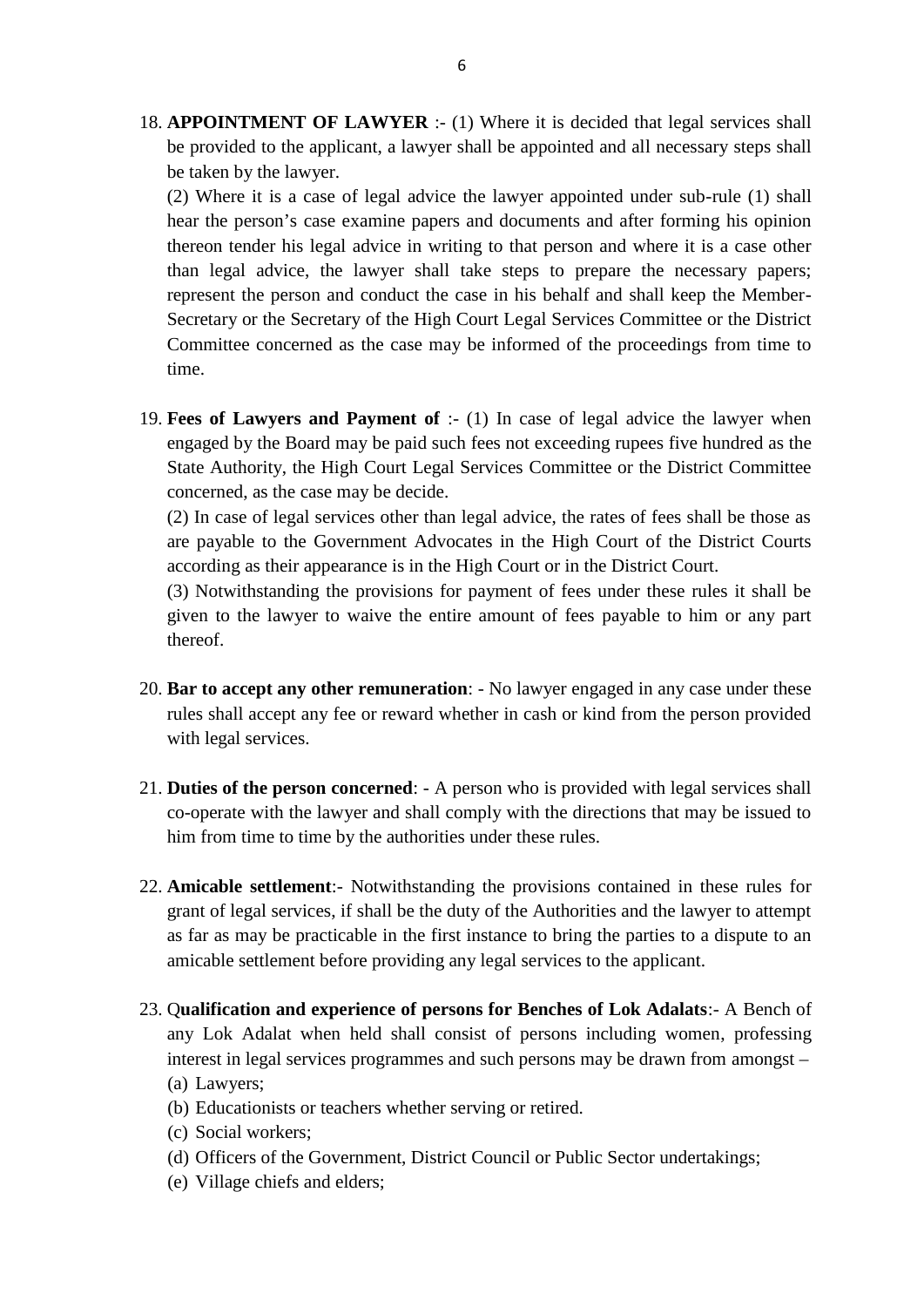- (f) Church and other religious leaders;<br>(g) Prominent residents of the areas; and
- 
- 7<br>(f) Church and other religious leaders;<br>(g) Prominent residents of the areas; and<br>(h) Any person as the State Authority or the dist <sup>7</sup><br>
(f) Church and other religious leaders;<br>
(g) Prominent residents of the areas; and<br>
(h) Any person as the State Authority or the district Authority may consider it fit to<br>
nominate nominate
- 24. **Interpretation**: If any Dispute arises regarding the interpretation of any of the provisions of these rules, the decision of the State Government in the Law Department provisions of these rules, the decision of the State Government in the Law Department in consultation with the Chief Justice shall be final. 24. **Interpretation**: - If any Dispute arises regarding the interpretation of any of the provisions of these rules, the decision of the State Government in the Law Department in consultation with the Chief Justice shall be
- repealed. Repeal and Savings: - (1) The Meghalaya State Legal Aid Rule<br>repealed.<br>(2) Notwithstanding the repeal anything does not inconsistent with<br>deemed to have been done under the provisions of these rules.

(2) Notwithstanding the repeal anything does not inconsistent with these rules shall be

(L. JYRWA), Secretary to the Government of Meghalaya, Law Department.

#### **FORM 'A'**

# APPLICATION FOR LEGAL SERVICES

To

[Rule 15 of the Meghalaya State legal Services Authority Rules, 1998] Meghalaya State Legal Authority, The Meghalaya Secretary, SHILLONG.

The Secretary, High Court Legal Services Committee, SHILLONG.

The Secretary, District Legal Services Authority, …………………………… District ……………………………

Sir,

I have the honour to request that the Legal Services may kindly be provided to me so that proper steps can be taken on my behalf in the case the particulars and grounds of which are given below. Other particulars in respect of my application are as follows:- I have the horn<br>proper steps can<br>given below. Othe<br>1. Name<br>2. Age

- 1. Name<br>2. Age
-